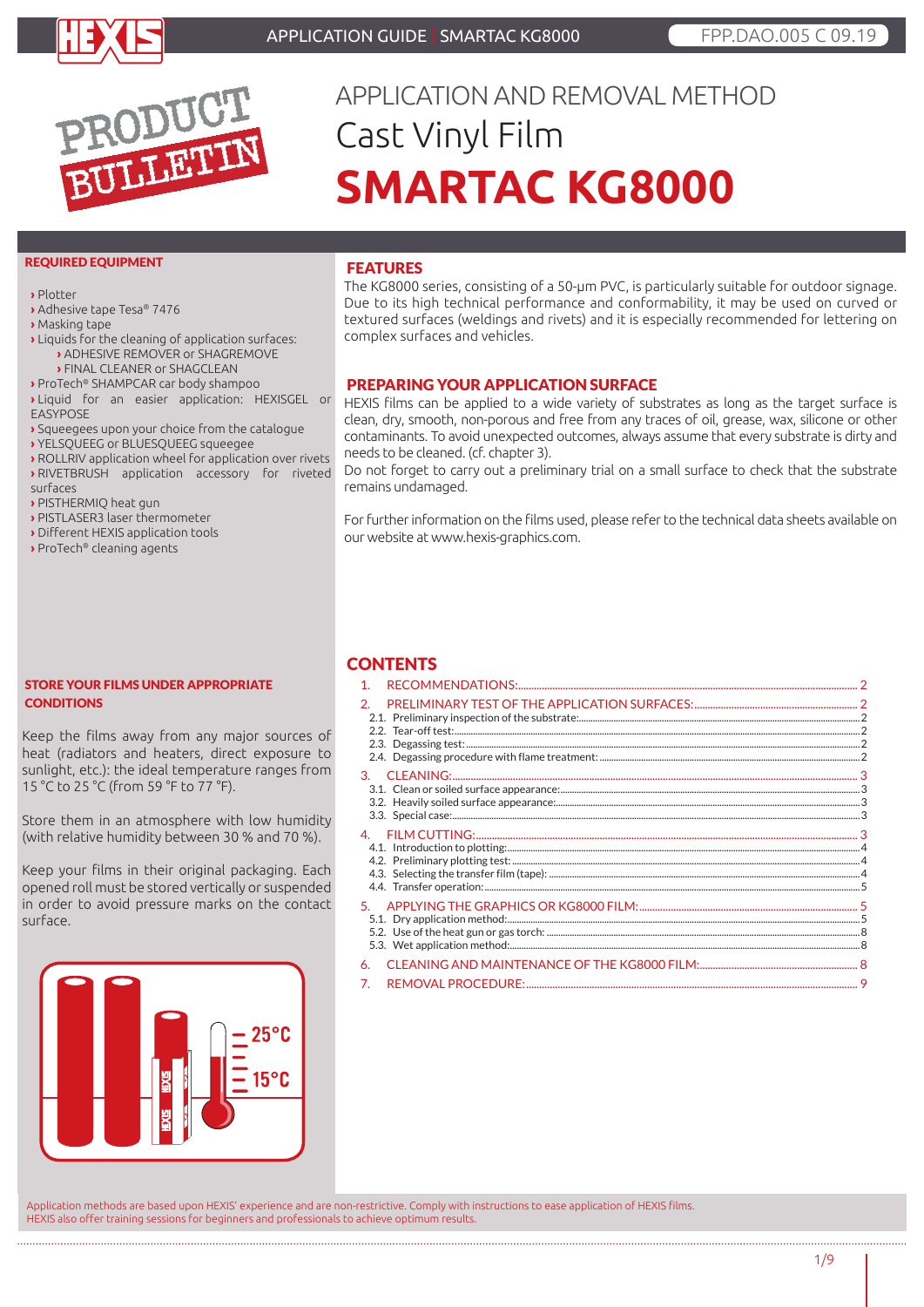# 1. RECOMMENDATIONS:

**›** The KG8000 film adheres particularly well to glass, steel, aluminium, PVC and melamine.

**›** The KG8000 film has less adherence to the following substrates: low energy (polyethylene, polypropylene, etc.), grained or textured substrates or those coated with acrylic paint.

**›** In the case of a vehicle wrap, avoid applying the self-adhesive film to unpainted components such as trims or unpainted bumpers.

**›** For any other substrate, preliminary tests must be carried out.

**›** The best adhesion of the KG8000 film is achieved after 24 hours of contact.

# 2. PRELIMINARY TEST OF THE APPLICATION SURFACES:

Before any application, the installer must first inspect the substrate and the paint to which the film will be applied.

The installer and the client are responsible for the suitability evaluation of the target surface to be covered.

#### 2.1. Preliminary inspection of the substrate:

**›** Any fresh new paint must be dried for at least 7 days at 25 °C (77 °F) in order to degas completely. A degassing test must be carried out before applying the film.

**›** Any old, powdery or flaky paint must be sanded and renewed before application and must undergo a tear-off test.

### 2.2. Tear-off test:



Using a TESA® 7476 adhesive tape, or similar, apply it to a surface of 2.5 cm x 5 cm (1 in. x 2 in.) plus some overhang material for easier removal. Fold and promptly tear it off perpendicularly to the substrate surface. No traces should remain on the ripped off adhesive tape. Repeat this process in several places.

*> On request, HEXIS can provide you with a Tesa® adhesive tape in 2.5 cm x 5 cm (1 in x 2 in) size.*

#### 2.3. Degassing test:

(For checking) Use a square of around 15 cm x 15 cm (6 in. x 6 in.) of self-adhesive polyester or of the film to be applied. Wait for 24 hours or 2 hours at 65 °C (149 °F). The appearance of bubbles indicates that the substrate has not sufficiently degassed. Therefore, this process should be repeated after a couple of days; or the procedure described below should be carried out.

#### 2.4. Degassing procedure with flame treatment:

(Polycarbonate, translucent or diffusing methacrylate, expanded PVC, etc.)

This method consists of changing the surface tension of a substrate by swiping it with the flame of a gas burner. Using the flame's blue tip, proceed evenly with fast sweeps horizontally and vertically along the whole substrate surface.

*MOVE THE FLAME IN SWIPING MOTIONS ON THE SUBSTRATE (RISK OF DESTROYING THE SUBSTRATE IF A FIXED POINT IS HEATED MORE THAN A SECOND).*

The film must be applied right after this treatment as this light surface treatment disappears after a few minutes.

*> HEXIS are not liable for any bubbles caused by degassing.*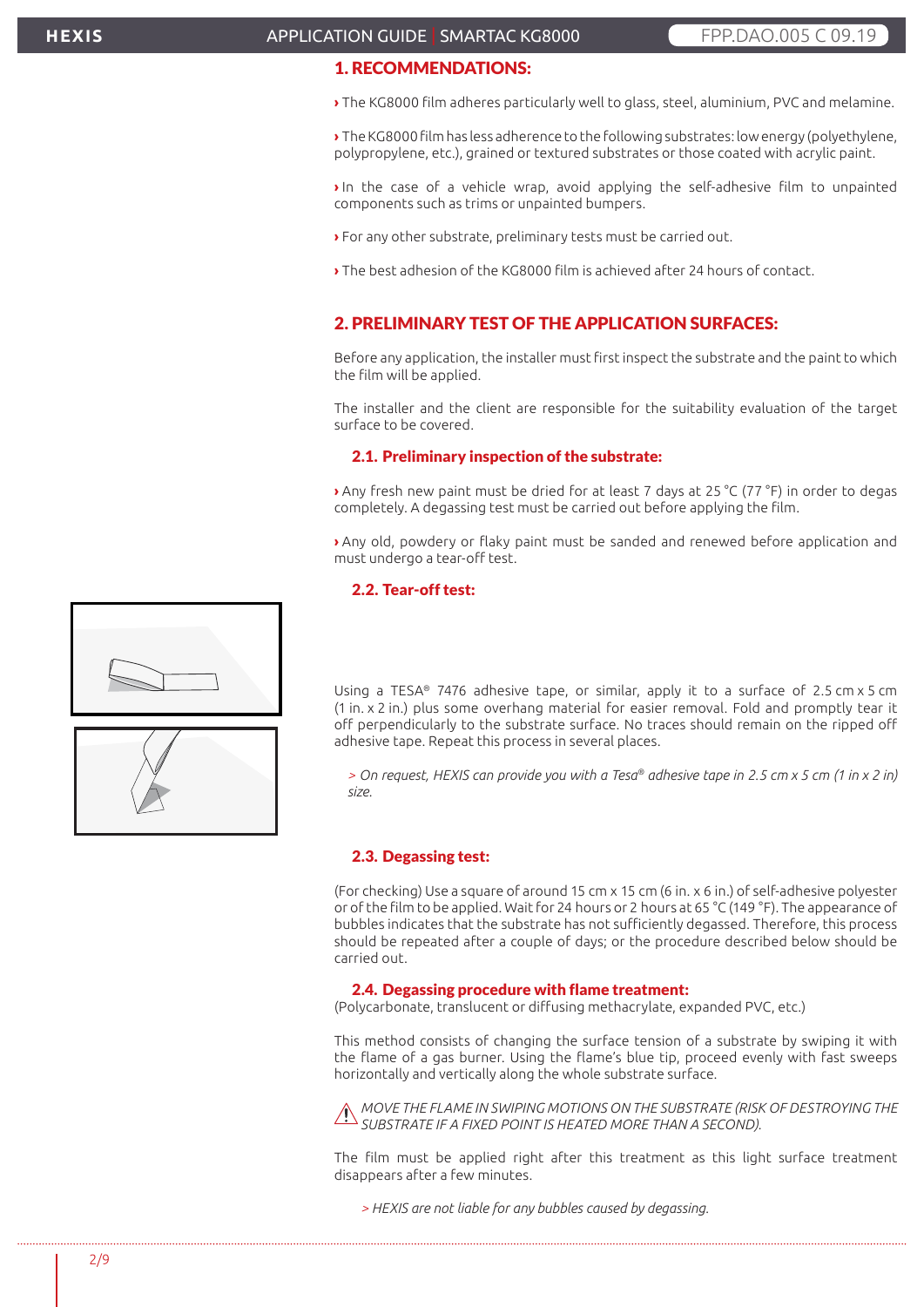# **HEXIS**

# APPLICATION GUIDE | SMARTAC KG8000 FRP.DAO.005 C 09.19

# 3. CLEANING:

Cleaning of the substrate is required before performing the application. It should always be assumed that the substrate is contaminated with dirt. Some residues or contaminants may not be visible; however, they may impact the adhesion of the film.

*Before using any cleaning liquids or chemicals, please refer to the Technical Data Sheets and Safety Data Sheets available for download on our website: www.hexis-graphics.com.*

### 3.1. Clean and soiled surface appearance:

For vehicle wraps, it is advised to wash the vehicle with the SHAMPCAR vehicle body shampoo, then carry out a final cleaning using the FINAL CLEANER or SHAGCLEAN.

### 3.2. Heavily soiled surface appearance:

For vehicle wraps, it is advised to wash the vehicle with the SHAMPCAR vehicle body shampoo, then use the ADHESIVE REMOVER or SHAGREMOV.

*The cleaning with the ADHESIVE REMOVER and SHAGREMOV must be carried out in a ventilated area. Wear protective goggles and gloves.*

*Prior to treatment, run a compatibility test on a small, inconspicuous area of the substrate to be treated. Indeed, certain plastic materials might be damaged by the ADHESIVE REMOVER and SHAGREMOV.*

**›** Spray the ADHESIVE REMOVER or SHAGREMOV onto the dirty surface and spread out using a dry cloth.

**›** Then wait for a few minutes. Spray the ADHESIVE REMOVER or SHAGREMOV again, then wipe it dry with a clean cloth or squeegee.

**›** When the substrate is clean and dry, carry out a final cleaning using the FINAL CLEANER or SHAGCLEAN.

## 3.3. Special case:

Remember to adapt the preparation methods to the substrate type and its condition. Thus, painted surfaces must be dry and hard, baked paints must be cooled down. Air-dried paints or car paints need to be dried for a minimum of one month before applying the film.

**›** For bare metallic surfaces in the case of a full wrap:

**›** Clean the substrate with soapy water and then with a cloth soaked with FINAL CLEANER or SHAGCLEAN.

*Before using any cleaning liquids, refer to the Product Safety Data Sheet.*

**›** Thoroughly wipe the surface after the cleaning process.

# 4. FILM CUTTING:

The films should preferably be stored in the same environment as the cutting station.

Make sure that the cutting strip on the plotter is perfectly smooth and not scratched. A damaged cutting strip reduces the cutting quality.

Set the correct cutting speed and blade pressure so as to cut the film and the adhesivecoated surface.

The pressure of the blade has to be adjusted depending on the film. The film colour is given by the pigment loads which may cause different degrees of hardness when cutting. Thus, a red film that is cut after a white film may need more pressure.

It is recommended to carry out a plotting test before starting a production run.

**Shampcar** Concentrated vehicle shampoo

SHAGREMOV Powerful cleaning agent



SHAGCLEAN Cleaning and degreasing finishing agent

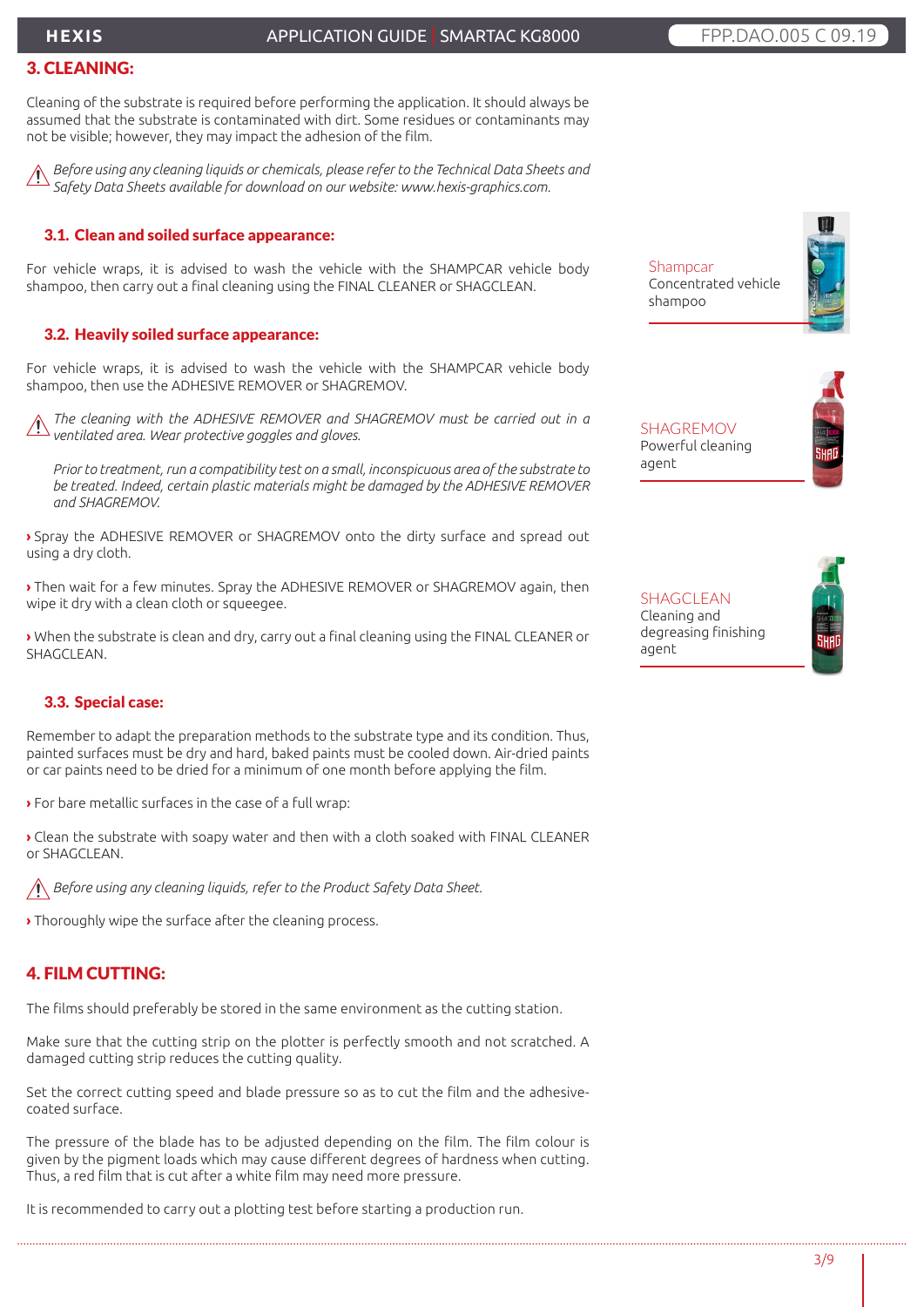#### APPLICATION GUIDE | SMARTAC KG8000 FRPP.DAO.005 C 09.19

If the pressure is too high, the protective liner may slightly crack causing adhesive bleeding.

This would make the weeding process more difficult.

In any case, it is recommended to weed the material immediately after the cutting.

#### 4.1. Introduction to plotting:

The smallest possible size to be cut depends on the condition of the blade, pressure, cutting speed and plotter. In general, an acceptable height is 10 mm (0.4 in), with serifs of 1.5 mm (0.06 in.), at medium speed and with a blade in good shape. Smaller letters can be obtained by reducing the speed.

For instance, the recommended medium speed for a ROLAND® GX24 cutting plotter is 20 cm/s (7.87 in./s).

Note: In any case, carefully read the cutting plotter's instructions and carry out a preliminary plotting trial.

The blade must cut the film and the adhesive-coated surface. (FIG. 01)

A blunt and worn blade will impair the quality of the cutting and will require a higher pressure. Weeding will also be more difficult.

After cutting, proceed with the weeding, that means removing any excess film. For this, carefully remove the excess film by peeling it from the liner at an angle of 180 degrees, leaving the image to be transferred on the liner. In any case, it is recommended to weed the material right after the cutting.

Generally, it is easier to weed the graphics from right to left. Nevertheless, certain fonts come off easier from left to right.

Pay very special attention to small graphics which may easily be torn off when weeding.

#### 4.2. Preliminary plotting test:

In order to determine the plotter settings, we advise you to carry out a preliminary test:

- **›** Cut a square of 10 cm x 10 cm (3.94 in. x 3.94 in.).
- **›** Weed: remove any excess material.
- **›** Check:
	- **›** that the cut square adheres well to the liner; (FIG. 02) (FIG. 03)
	- **›** that the liner is free of any incision.

**›** Weeding will be successful if the plotter is properly set up (pressure, speed, shape of the blade).

#### 4.3. Selecting the transfer film (tape):

The size of the characters to be transferred and the temperature conditions determine the selection of the transfer papers or films that must be used. Small characters and low temperatures require the use of a High Tack Tape. The application, wet or dry, as well as the desired adhesion strength of the tape will determine the selection of a specific adhesive type for the transfer.

Do not leave the tape in contact with the graphics for too long. It is recommended to carry out the transfer the day after the application of the tape.

*> HEXIS offer a range of transfer films and papers in their catalogue.* 







**Figure 02**

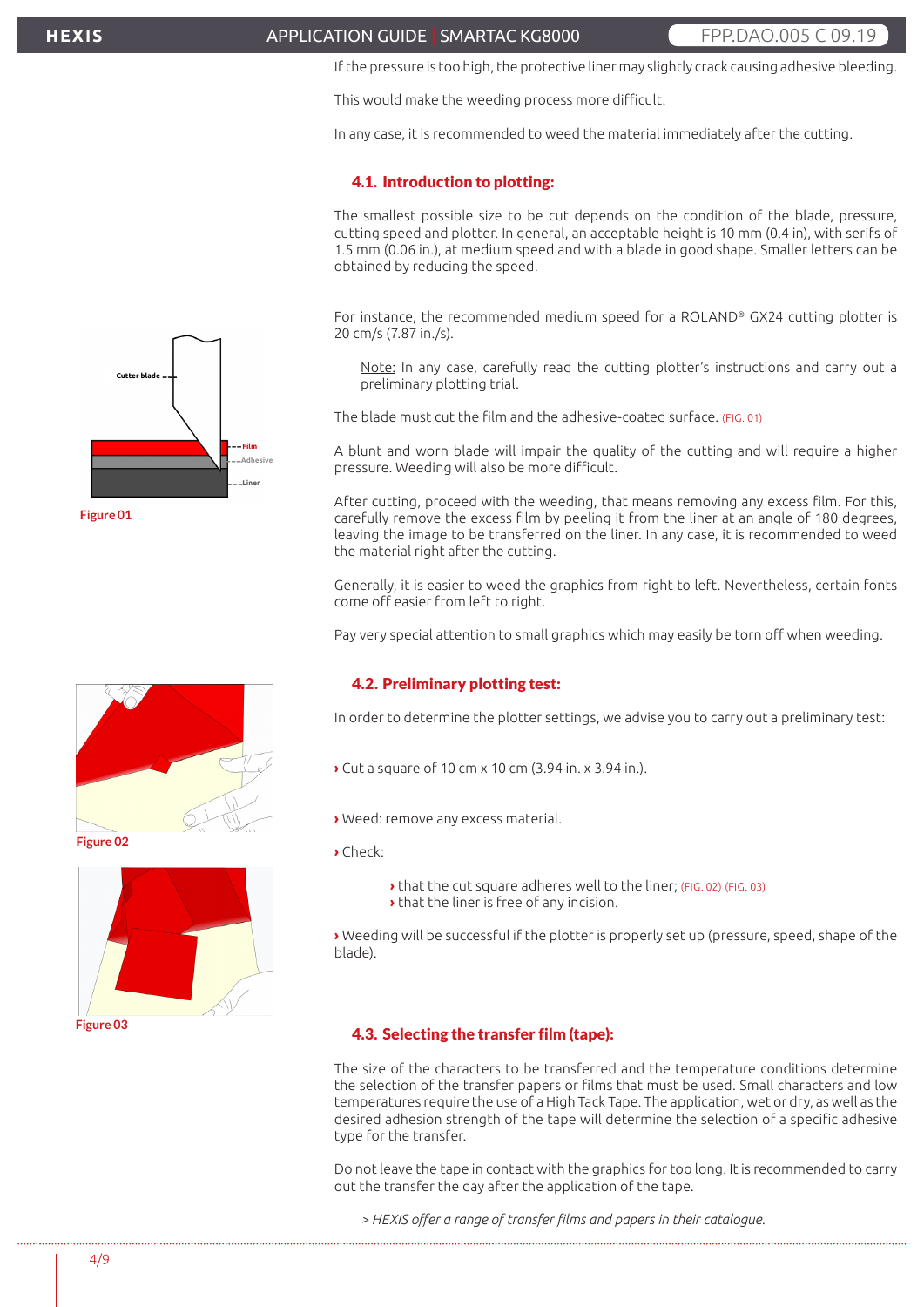#### 4.4. Transfer operation:

**›** After weeding, the application of the tape must be followed by a vigorous squeegeeing (firmly pressing on the small characters).

**›** In the case of small characters, it is recommended to turn the paper / tape assembly (tape underneath, liner on top) and to peel off the liner while keeping the tape in a flat horizontal position.

# 5. APPLYING THE GRAPHICS OR KG8000 FILM:

Before any application of the KG8000 film, make sure that all surfaces are clean (cf. paragraph 3), paying particular attention to critical areas such as corners and edges.

The «dry» application method allows for the application of the KG8000 film to complex surfaces: strong deformations, corrugated iron, rivets, etc.

The «wet» application method is reserved exclusively for flat surfaces.

The ideal application temperature ranges from 15 °C to 25 °C (59 °F to 77 °F) (minimum 7 °C (45 °F)) and must be respected for both the ambient and the substrate temperatures. Hygrometry may also result in a lower adhesion of the film to its substrate. In a cold environment, the transfer tape should be left on longer before its removal because several days are necessary to complete the final adhesion of the film.

# 5.1. Dry application method:

In all cases, start applying to flat surfaces. (cf. paragraph 5.1.1)

*5.1.1. First steps and application of KG8000 film to flat surfaces:*

**›** Position the marking (Tape / Film / Liner complex) on the target surface and fix it using magnets or a masking tape. (FIG. 04)

**›** In the case of big graphics, remove only a part of the liner, in the case of small graphics, remove the whole liner (cf. paragraph 4.4). Tightly stretch the tape before applying it to the surface.

**›** Start applying the film, only to flat surfaces, using a soft squeegee (like MARBLEU), previously covered with felt (FIG. 05). The squeegee forms an angle at around 45 degrees with the substrate and the application has to be carried out from the centre towards the borders of the graphics, firmly pressing on the edges.

**›** In the case of big graphics, remove the rest of the liner and apply the film to flat surfaces only, using a soft squeegee (like MARBLEU), and by firmly pressing on the borders.



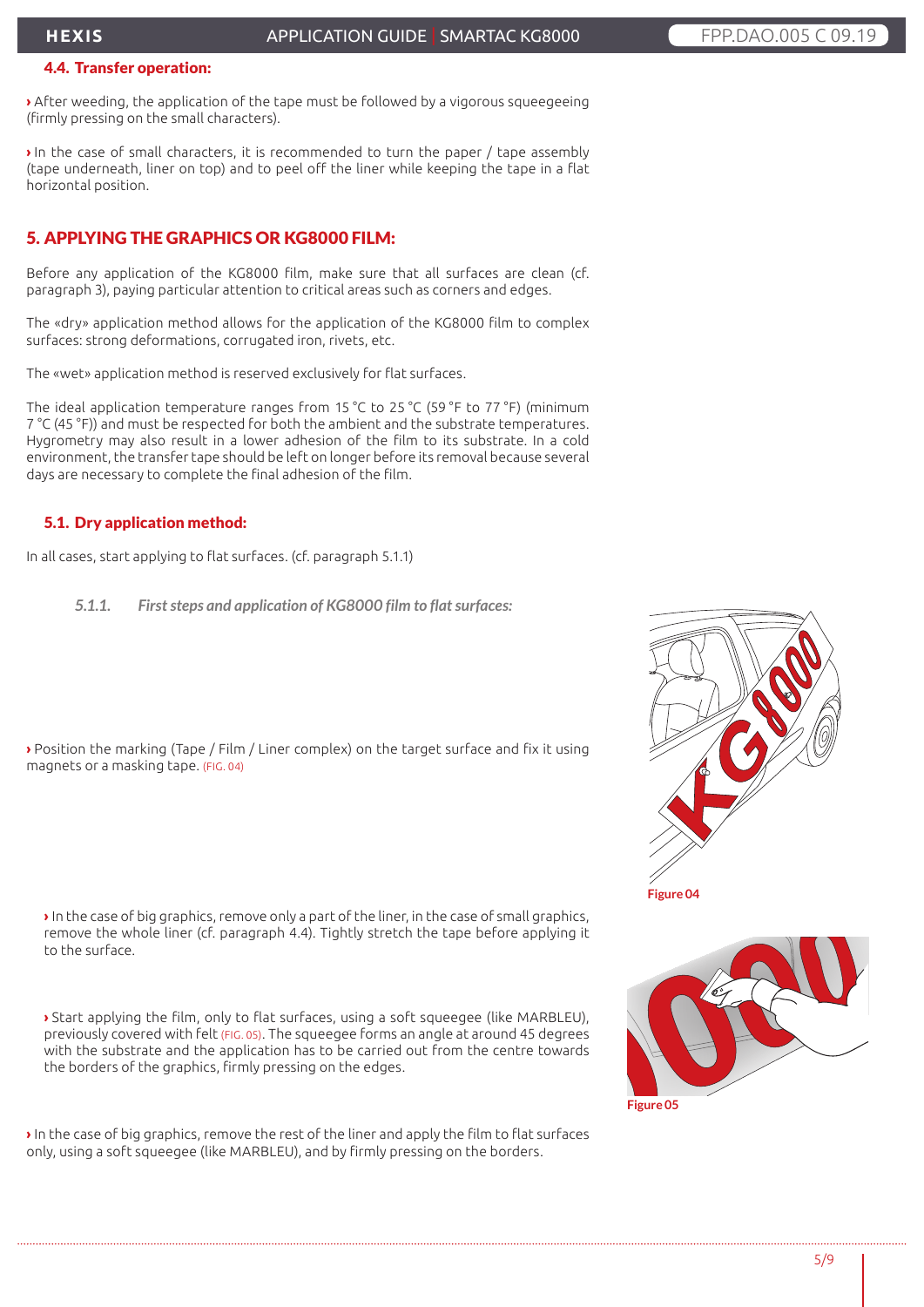# APPLICATION GUIDE | SMARTAC KG8000 FRPP.DAO.005 C 09.19

#### 5.1.1.a. Application to completely flat surfaces

**›** Squeegee the whole graphics surface to which the tape has been applied and firmly press on the borders of the graphics.



**›** Carefully remove the tape (FIG. 06) by forming a 180-degree angle with the substrate.

The application is complete.

5.1.1.b. Application to surfaces with moderated deformations

- **›** For an application to surfaces with moderated deformations, proceed step by step:
	- **›** Squeegee again all parts of the complex that are positioned on flat surfaces by firmly pressing on the borders.
	- **›** Carefully remove the tape by forming a 180-degree angle with the substrate.
	- **›** Apply the rest of the film positioned above the deformations according to the steps described in the following paragraphs. (FIG. 06)
	- *5.1.2. Concave surfaces*

After having completed step 5.1.1b, proceed as follows:

- **›** Wear cotton gloves.
- **›** Stretch the film on the substrate so that it touches the possible peaks.

**›** Heat the deformed part to a temperature ranging from 40 °C to 50 °C (104 °F to  $122 °F$ ).

**›** Apply the film with your finger, carrying out movements from the centre towards the borders. The application is done from the edges of the deformation towards the hollow. (FIG. 07)

**›** Once this step is completed, heat all the hollow parts which have undergone heavy deformation between 80 °C and 90 °C (176 °F and 194 °F) to thermoform the product definitively.

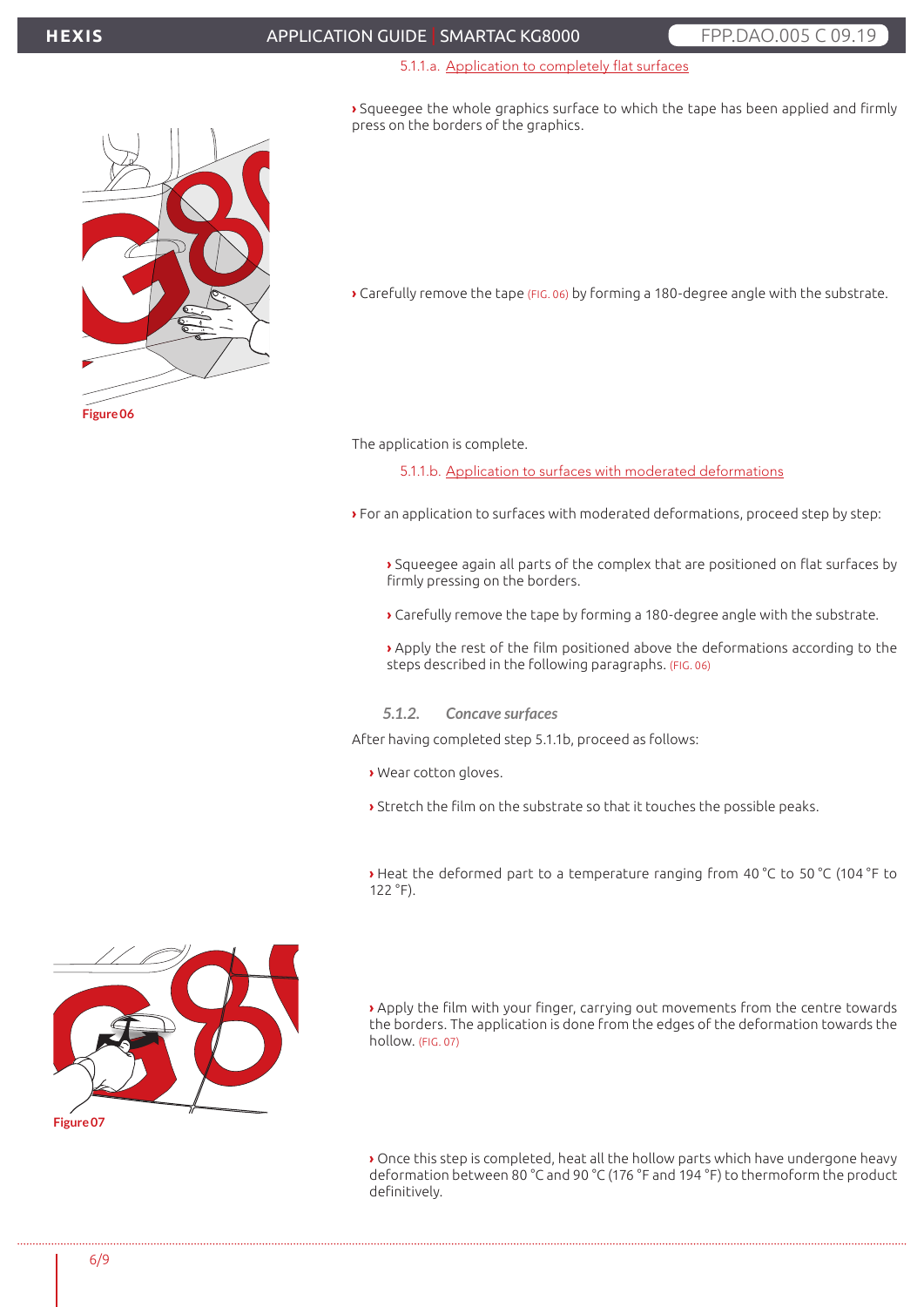# APPLICATION GUIDE | SMARTAC KG8000 FRP.DAO.005 C 09.19

#### *5.1.3. Convex surfaces*

After having completed step 5.1.1b, proceed as follows:

**›** Heat the vinyl to a temperature ranging from 40 °C to 50 °C (104 °F to 122 °F), then stretch the film so as to wrap the convex surface. (FIG. 08)

**›** Apply the film over the whole surface using a felt-covered, plastic squeegee, and carefully wipe over the convex area to smooth the film and eliminate any tensions and folds.

**›** If necessary, lift the film, stretch it again and apply it.

**›** Heat the borders to a temperature ranging from 80 °C to 90 °C (176 °F to 194 °F).

*5.1.4. Riveted surfaces*

After having completed step 5.1.1, proceed as follows:

**›** When you encounter a rivet, stretch the film. Gently heat to a temperature ranging from 40 °C to 50 °C (from 104 °F to 122 °F). Then dab the rivets with the RIVETBRUSH to apply the film to them.

**›** Then slide the ROLLRIV (FIG. 09) over the film to make it adhere to the entire rivet surface. Press it all around the rivet using a squeegee or your thumb.

**›** To finish, use the RIVETBRUSH and firmly apply it to the rivets (still by dabbing).

**›** Then heat each rivet again to 80 °C - 90 °C (176 °F - 194 °F). (FIG. 10)







*5.1.5. Additional information*

**›** For vehicles, the application of film to window and body panel seals must be avoided by all means.

**›** Avoid applying the KG8000 film to unpainted components such as trims or unpainted bumpers.

**›** Whenever a horizontal application becomes necessary, such as on engine hoods or roofs, this may lead over time to a slight fading of colour and gloss compared to vertically exposed areas. As these areas suffer maximum exposure to sunlight and climatic influences, they are not covered by the HEXIS warranty regarding durability.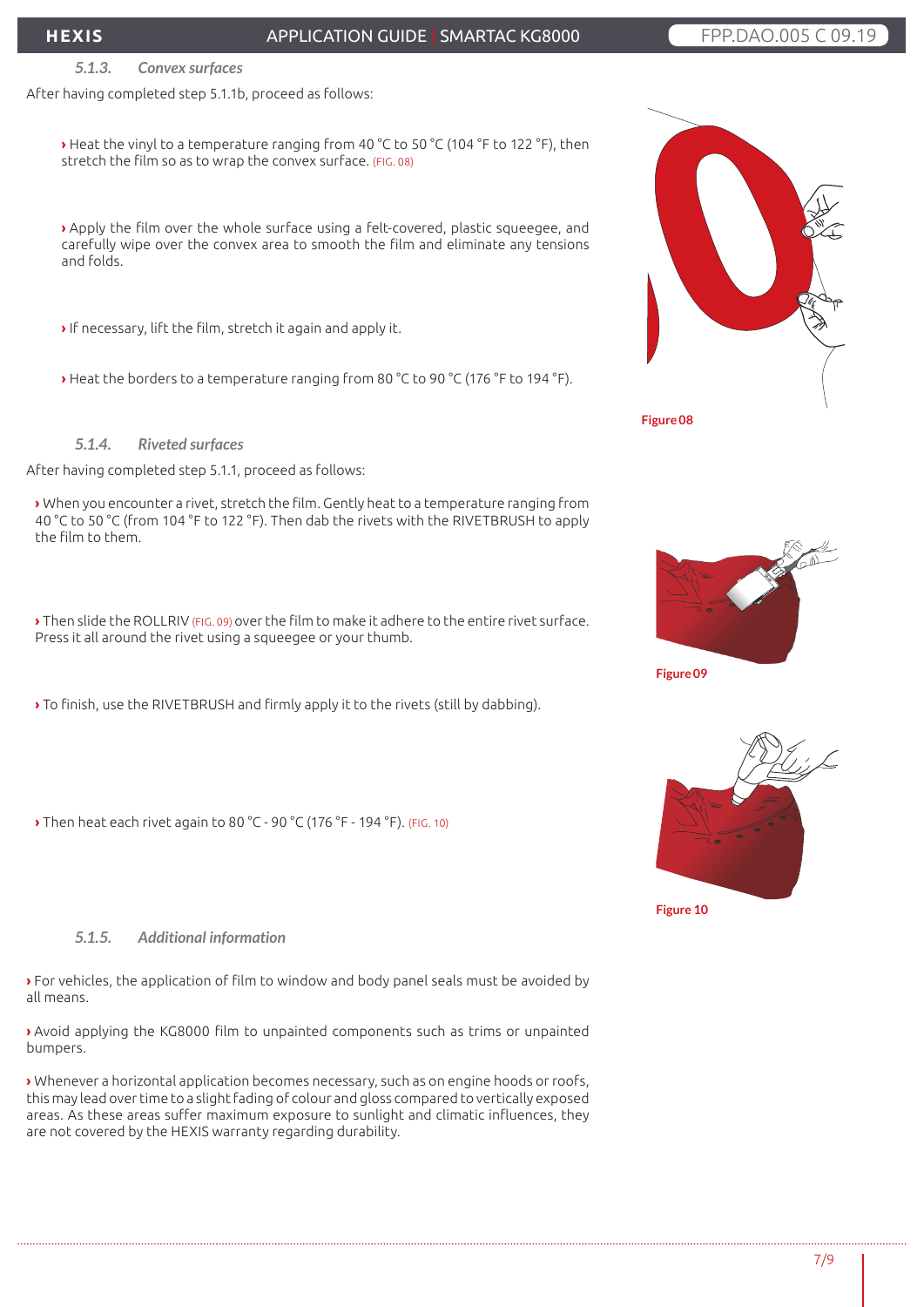#### 5.2. Use of the heat gun or gas torch:

You have used the heat gun or torch for dry application to complex surfaces (concave, convex, riveted).

Once the application is finished, heat once more all the parts which have undergone severe deformation using the heat gun. The heating temperature must range from 80 °C to 90 °C (176 °F to 194 °F). Check it using the laser thermometer (PISTLASER3).



*Caution: The temperature must be checked with the laser thermometer on the surface of the film. Do not measure the temperature in the air flow of the heat gun. This would give a wrong measurement and could lead to an insufficient reheating temperature (risk of the film peeling off later).*

Heat accelerates the bonding process of the pressure-sensitive adhesive. In this way, the film will be definitively thermoformed.

#### 5.3. Wet application method:

This application method is reserved exclusively for flat surfaces. Do not use this method for complex surfaces.

In all cases of wet application, the durability of the work greatly depends on the care taken to eliminate the water beneath the vinyl, otherwise a risk of bubbles will remain. After having previously wet the film surface so as not to scratch it, use a felt-covered plastic squeegee or a YELSQUEEG or BLUESQUEEG squeegee. Wait for it to dry before removing the tape transfer.

- **›** Moisten the substrate to be treated.
- **›** Apply the KG8000 film to the substrate (liner facing outwards).

**›** Remove the protection liner and moisten the adhesive-coated side with the HEXISGEL or EASYPOSE liquid or water.

- **›** Turn the film over and pre-adjust it.
- **›** Position the film by sliding.

**›** Moisten the graphics' face with the HEXISGEL or EASYPOSE liquid or water to reduce squeegee friction.

**›** Using the squeegee, eliminate any liquid from the film by working from the centre towards the film edges, pressing harder and harder. Repeat the operation until all water has been eliminated.

*Note: the application time is longer than that of the dry procedure as each image must be dry before handling the whole decoration.*

*Caution: if you are using an application film (tape), you must wait for 1 to 6 hours before removing it without damaging the film or substrate.*

# 6. CLEANING AND MAINTENANCE OF THE KG8000 FILM:

For optimum maintenance of the KG8000 film, HEXIS suggest to use their range of ProTech® cleaning agents specially designed for total wraps.

The cast KG8000 film can be cleaned in any conventional automatic car wash, using cleaning products and detergents used for professional maintenance of vehicles and advertising equipment.

Nevertheless exercise care when cleaning with high-pressure cleaners: Apply medium water pressure at a minimum distance of 50 cm (20 in.) and a maximum water temperature of 35 °C (95 °F).

*Caution: However, do not wash the film within the 48 hours following its application as this can affect the adhesion that may result in the film peeling off.*